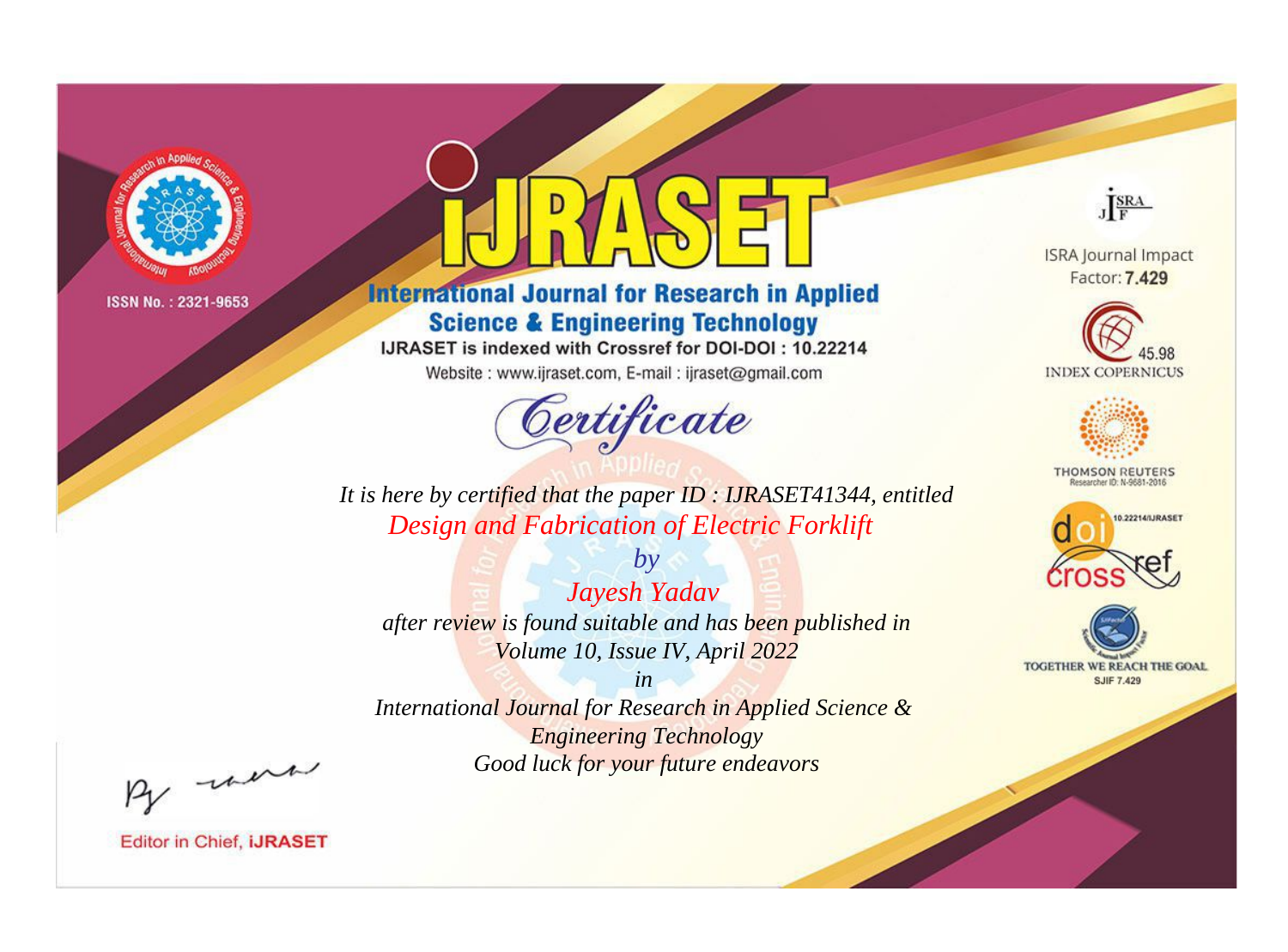

# **International Journal for Research in Applied Science & Engineering Technology**

IJRASET is indexed with Crossref for DOI-DOI: 10.22214

Website: www.ijraset.com, E-mail: ijraset@gmail.com



JERA

**ISRA Journal Impact** Factor: 7.429





**THOMSON REUTERS** 



TOGETHER WE REACH THE GOAL **SJIF 7.429** 

It is here by certified that the paper ID: IJRASET41344, entitled **Design and Fabrication of Electric Forklift** 

Manish Vishwakarma after review is found suitable and has been published in Volume 10, Issue IV, April 2022

 $b\nu$ 

 $in$ International Journal for Research in Applied Science & **Engineering Technology** Good luck for your future endeavors

By morn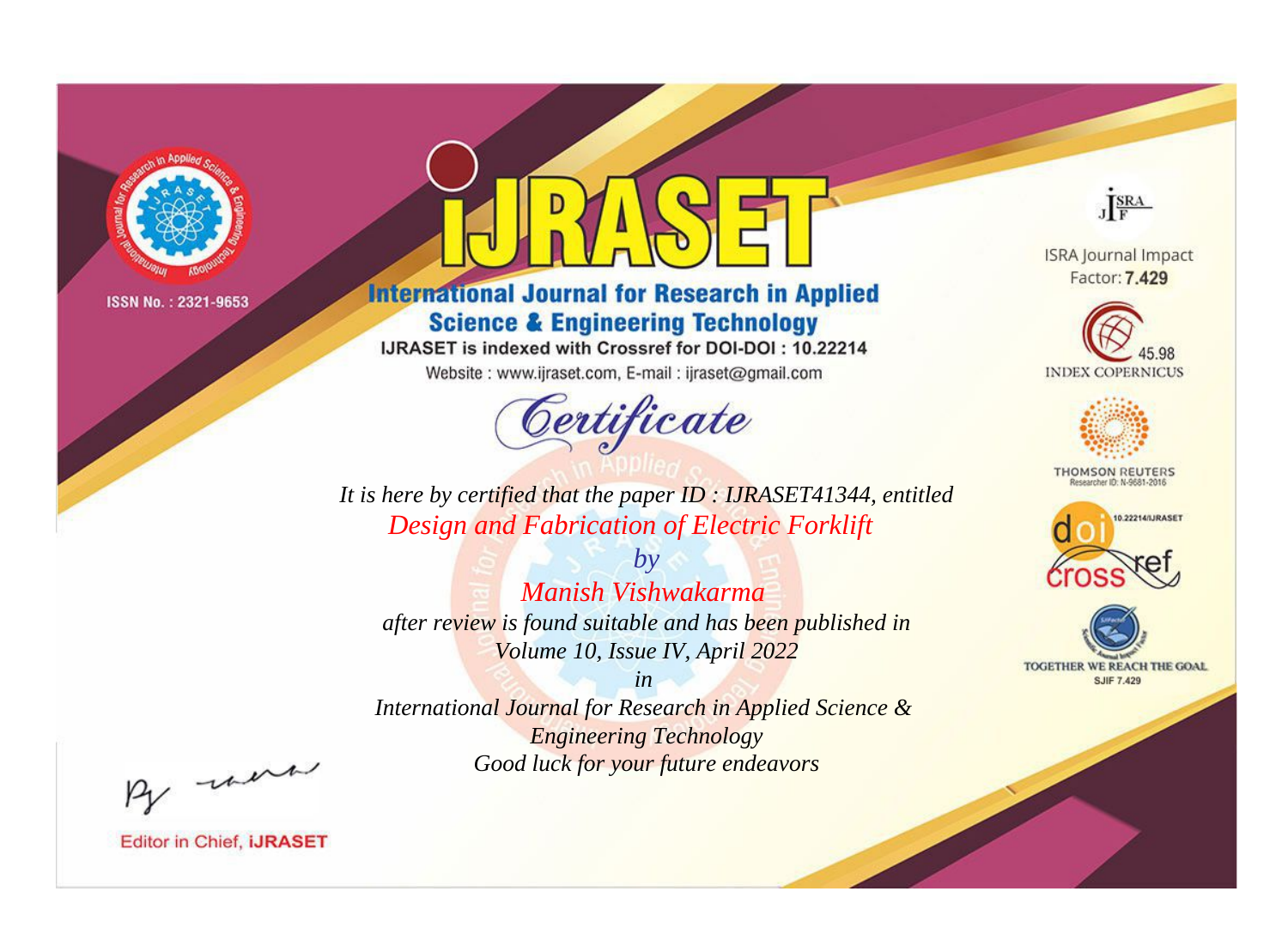

# **International Journal for Research in Applied Science & Engineering Technology**

IJRASET is indexed with Crossref for DOI-DOI: 10.22214

Website: www.ijraset.com, E-mail: ijraset@gmail.com



JERA

**ISRA Journal Impact** Factor: 7.429





**THOMSON REUTERS** 



TOGETHER WE REACH THE GOAL **SJIF 7.429** 

It is here by certified that the paper ID: IJRASET41344, entitled **Design and Fabrication of Electric Forklift** 

 $by$ Siddiqui Mohd Shakir after review is found suitable and has been published in Volume 10, Issue IV, April 2022

 $in$ International Journal for Research in Applied Science & **Engineering Technology** Good luck for your future endeavors

By morn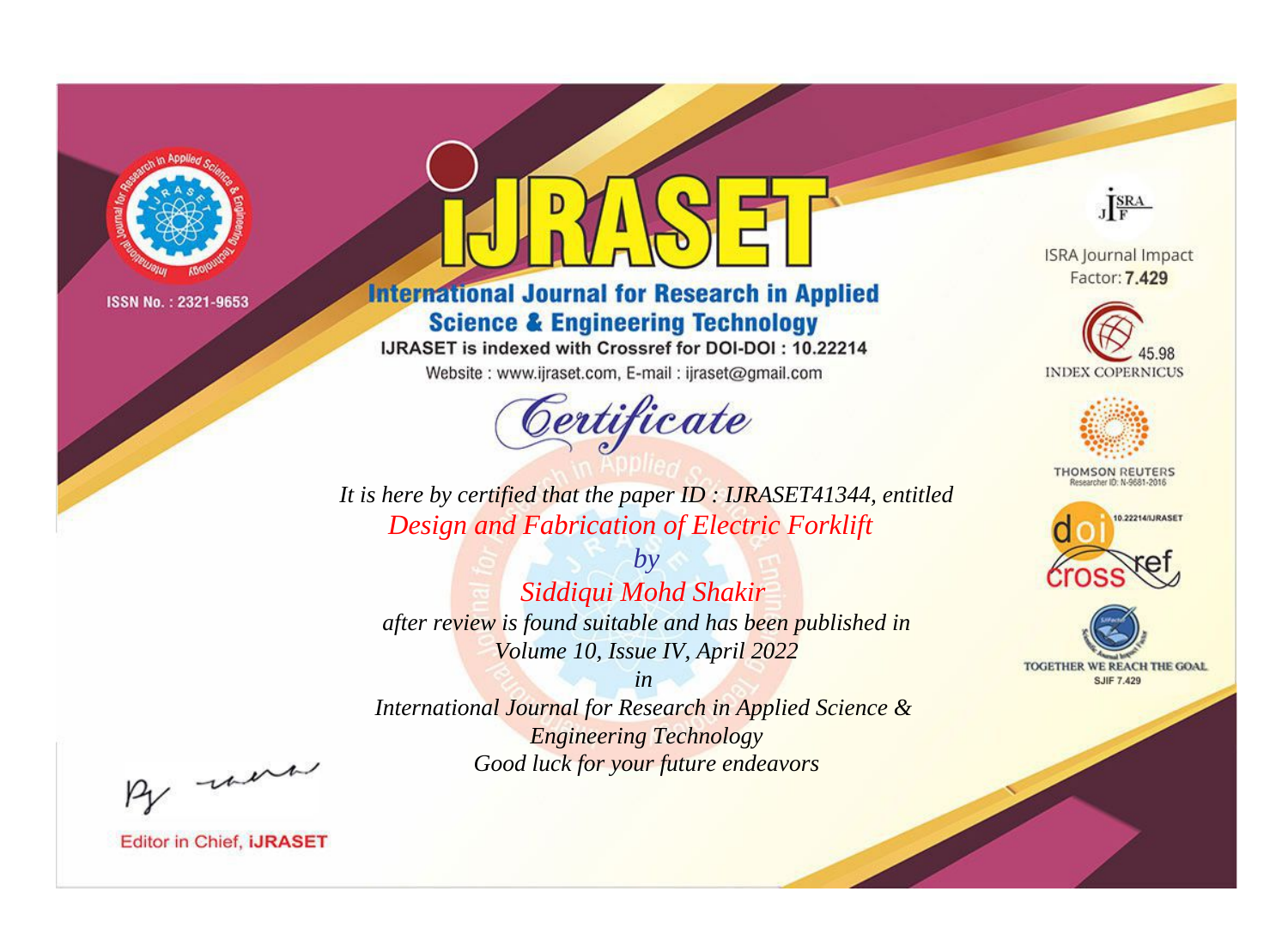

# **International Journal for Research in Applied Science & Engineering Technology**

IJRASET is indexed with Crossref for DOI-DOI: 10.22214

Website: www.ijraset.com, E-mail: ijraset@gmail.com



JERA

**ISRA Journal Impact** Factor: 7.429





**THOMSON REUTERS** 



TOGETHER WE REACH THE GOAL **SJIF 7.429** 

It is here by certified that the paper ID: IJRASET41344, entitled **Design and Fabrication of Electric Forklift** 

Sanoj Yadav after review is found suitable and has been published in Volume 10, Issue IV, April 2022

 $by$ 

 $in$ International Journal for Research in Applied Science & **Engineering Technology** Good luck for your future endeavors

By morn